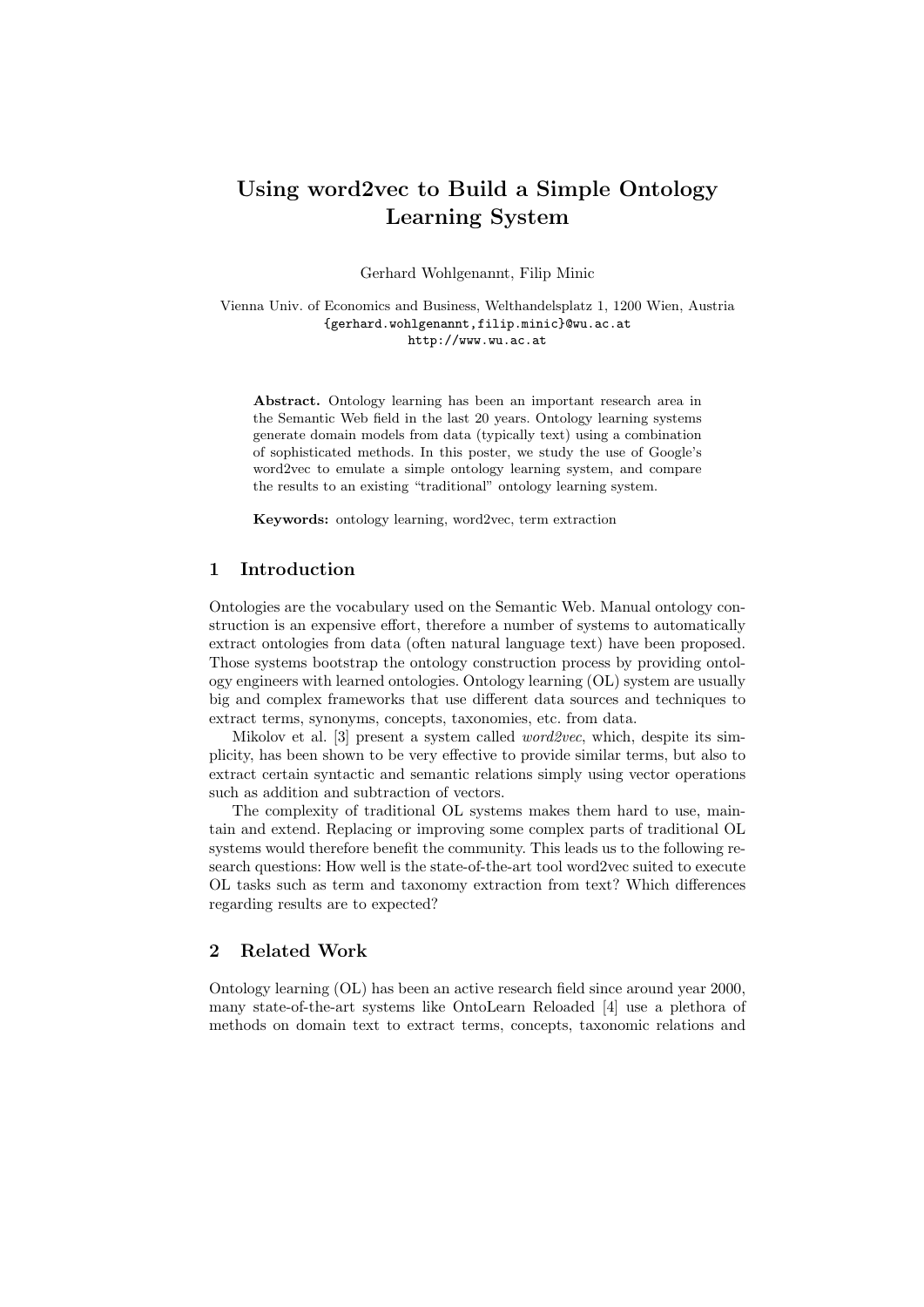#### 2 Gerhard Wohlgenannt, Filip Minic

finally construct a taxonomy. Text2Onto [1] uses many algorithms from the NLP and Information Retrieval fields to generate ontology models. Manzano-Macho et al. [2] emphasize the benefits of using heterogeneous sources of evidence in OL, in order to leverage redundant information in various sources. Most OL systems are geared to generate lightweight ontologies, it is unclear if fully automated learning of heavyweight ontologies is feasible at all [6].

Word2vec [3] computes continuous vector representations for large text data sets. Word2vec outperforms the state-of-the-art in word similarity tasks, and provides high performance for measuring syntactic and semantic similarities.

In this publication we present our initial results from integrating word2vec into traditional OL.

# 3 Methods

In this section we briefly introduce the two methods that will be compared, the OL framework developed at WU Vienna, and the word2vec implementation.

Our Ontology Learning system: Due to limitations in space, we can only give a brief overview of the workflow of our OL system, more details are found eg. in Wohlgenannt [5]. The input to our OL system are heterogeneous evidence sources: domain text, Wordnet, DBpedia, and APIs of some social media sites. From those sources the system extracts evidence for important terms and relations between terms. The system learns domain ontologies from scratch using a small amount (for example: two) seed concepts in that domain. The process is a follows (simplified): (i) Extract new term and relation candidates from evidence sources based on seed concepts with various methods: co-occurrence, Hearst patterns, etc. (ii) Integrate all evidences into a big semantic network. (iii) Use spreading activation (a neural network method) to find the 25 most important concept candidates. (iv) Evaluate the 25 candidates with crowdsourcing or domain experts for domain relevance. (v) Position the selected new concepts in the ontology, which gives an extended ontology. (vi) Use the extended ontology as new seed ontology and go back to step i). We typically run this iterative ontology extension cycle for 3 times and then halt.

word2vec: Word2vec is a two-layer neural net, which uses natural language text as input. The output are continuous feature vectors of a given size (eg. 300 dimensions) for the input words (or phrases). Word2vec trains neural nets to reconstruct the linguistic contexts of words, using two methods: continuous bagof-words (CBOW) or continuous skip-gram. With CBOW, the model predicts the current word using a window of surrounding words. Word2vec is well suited to provide high-quality similar terms for an input term, and also allows vector operations. A well-know example of this is: king is to queen what man is to **x**. And the vector operation  $king - queen + man$  should than provide *woman* as best guess. With word2vec, we use exactly the same workflow as in our OL system: Three iterations learning 25 terms each, and using the confirmed terms as new seed terms in the next iteration.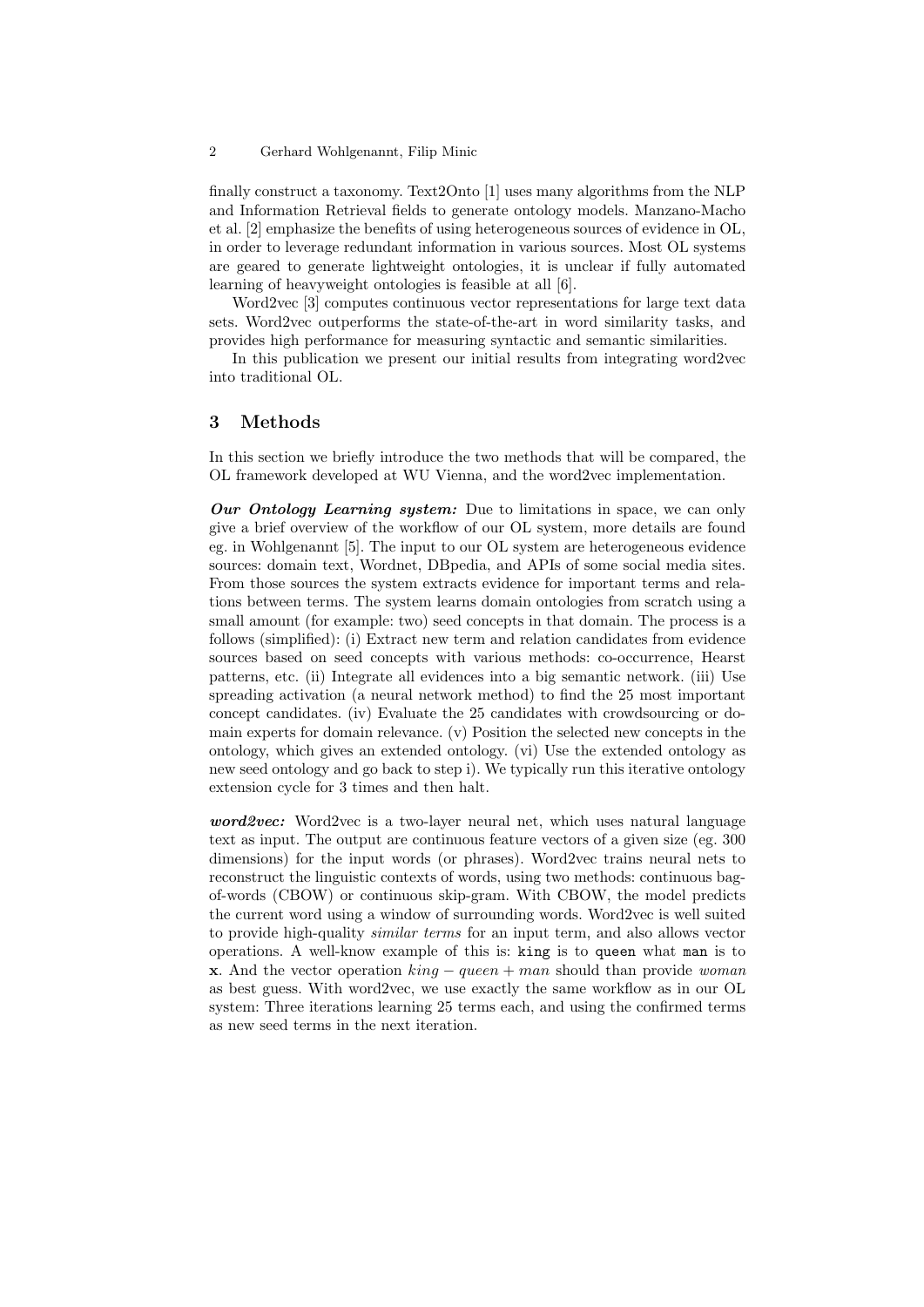## 4 Evaluation

#### 4.1 Evaluation Setup

We compare the results for three methods. First,  $word2vec - unigrams$  is a word2vec model trained on single words in the corpus.  $word2vec - bigrams$  uses single words and bigrams from the corpus, and finally, OL uses the results from our OL system. With these three methods, we extract concept candidates from four corpora each. The corpora mainly consist of news media coverage about the climate change domain mirrored in a specific month. The basic setup is always the same, we start from a seed ontology, and do three extension steps, where we collect 25 concept candidates, and add the candidates which have been manually judged as domain-relevant to the ontology.

# 4.2 Results

Table 1 presents the percentages of relevant concept candidates according to a manual evaluation by domain experts. The experiments suggest that word2vec is very well suited for the term and concept extraction step in OL.

| Data from Period: | $word2vec - unigrams$ | $word2vec - bigrams$ | OЬ        |
|-------------------|-----------------------|----------------------|-----------|
| May 2015          | 78.7%                 | 81.3%                | 68.0%     |
| June $2015$       | 81.3%                 | 75.0%                | $173.3\%$ |
| July 2015         | 82.7%                 | 77.3%                | $69.0\%$  |
| August 2015       | 84.0%                 | 85.3%                | 62.0%     |
| Average           | 81.7%                 | 79.8%                | $68.1\%$  |

Table 1. Percentage of domain-relevant new concept candidates collected with 3 methods for 4 underlying corpora.

We keep the process for *word2vec* as simple as possible. After word2vec model generation with the standard word2vec scripts based on the plain-text corpus, we apply the built-in *word2vec* similarity function to get terms related to the seed terms. On the plus side, the word2vec implementation is extremely simple<sup>1</sup> , and provides a high-percentage of relevant concept candidates. On the minus side, candidates suggested by word2vec are (as expected) sometimes even too strongly related to the seed terms, for example: syntactic variations such as plural forms or near-synonyms. In future work, we will address the issue of too similar terms/concepts suggested by word2vec with i) detection and filtering of syntactic variations and synonyms, ii) using vector operations to detect interesting relations as well as new concept candidates. One interesting finding was, that with our traditional OL system, the more concepts already exist in the ontology, the lower the quality of generated new candidates – but with the word2vec system is was the other way around.

<sup>1</sup> Source-code and data found at: https://aic.ai.wu.ac.at/~wohlg/iswc2016